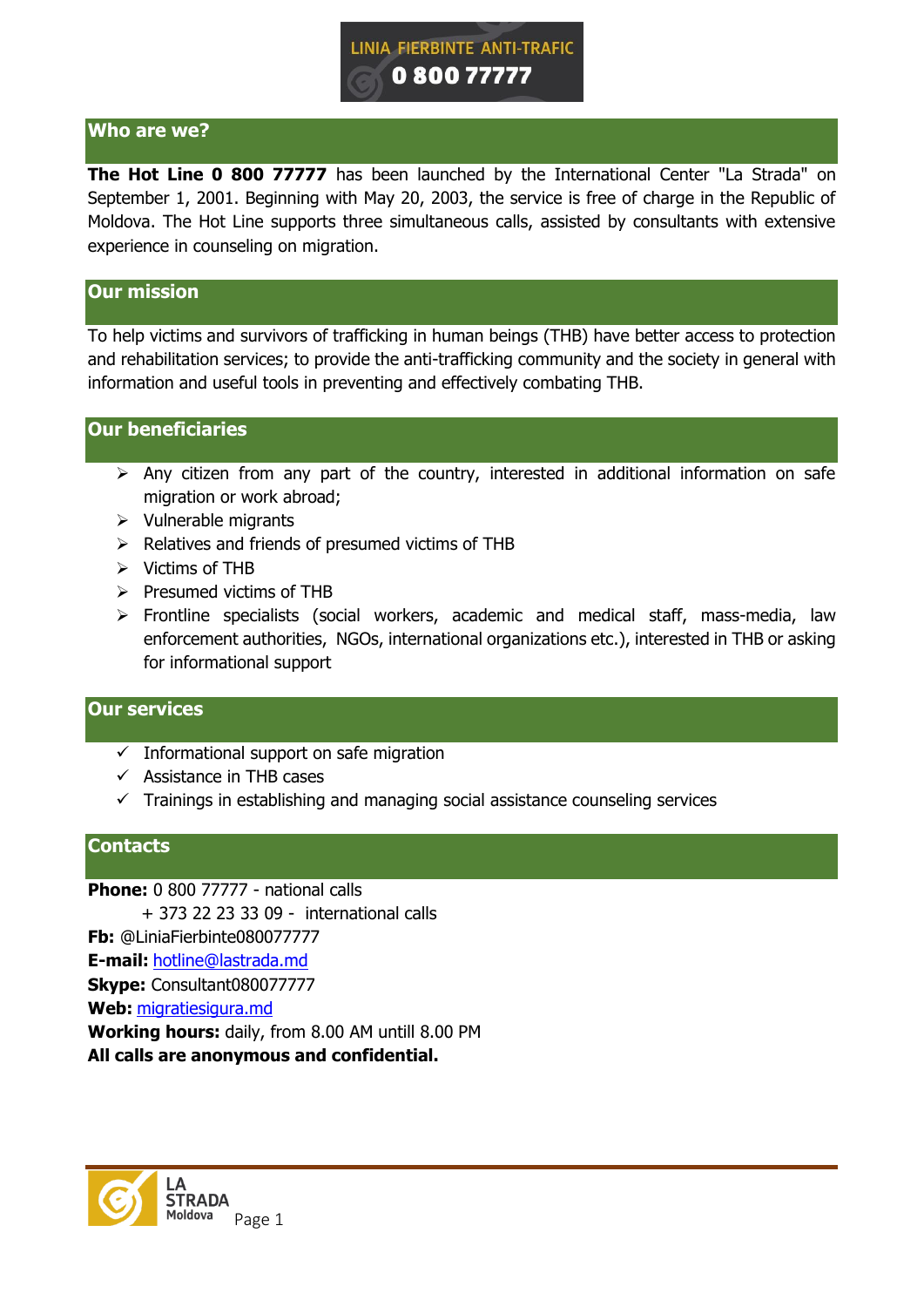

# **Dynamics of calls in the last 16 years**



During 16 years of activity, from September 1, 2001 to December 31, 2017, Hot Line counselors received and assisted 125,551 calls. Most of them (105,361 calls) represented prevention calls; 7092 SOS Calls (regarding real THB cases, missing persons or vulnerable migrants); 3686 calls - requests of information on collaboration and 9432 - "others" (social assistance requests, other than trafficking in human beings).

#### **Diagram 1**

In the last 4 years, the number of calls increased considerably due to the bilateral agreement between the Government of the Republic of Moldova and the Government of the State of Israel on temporary employment of Moldovan workers in certain sectors of the State of Israel. Under the terms of this agreement, the gender balance of callers has changed considerably (the number of men calling the Hot Line is about 4 times higher than the number of women).



# **Diagram 2**

A slight decrease in the share of "other" calls has been registered in the last few years (2013 - 9%, 2014 - 8%, 2015-6%, 2016-3%, 2017- 4% of total number of calls ). As an evident consequence of